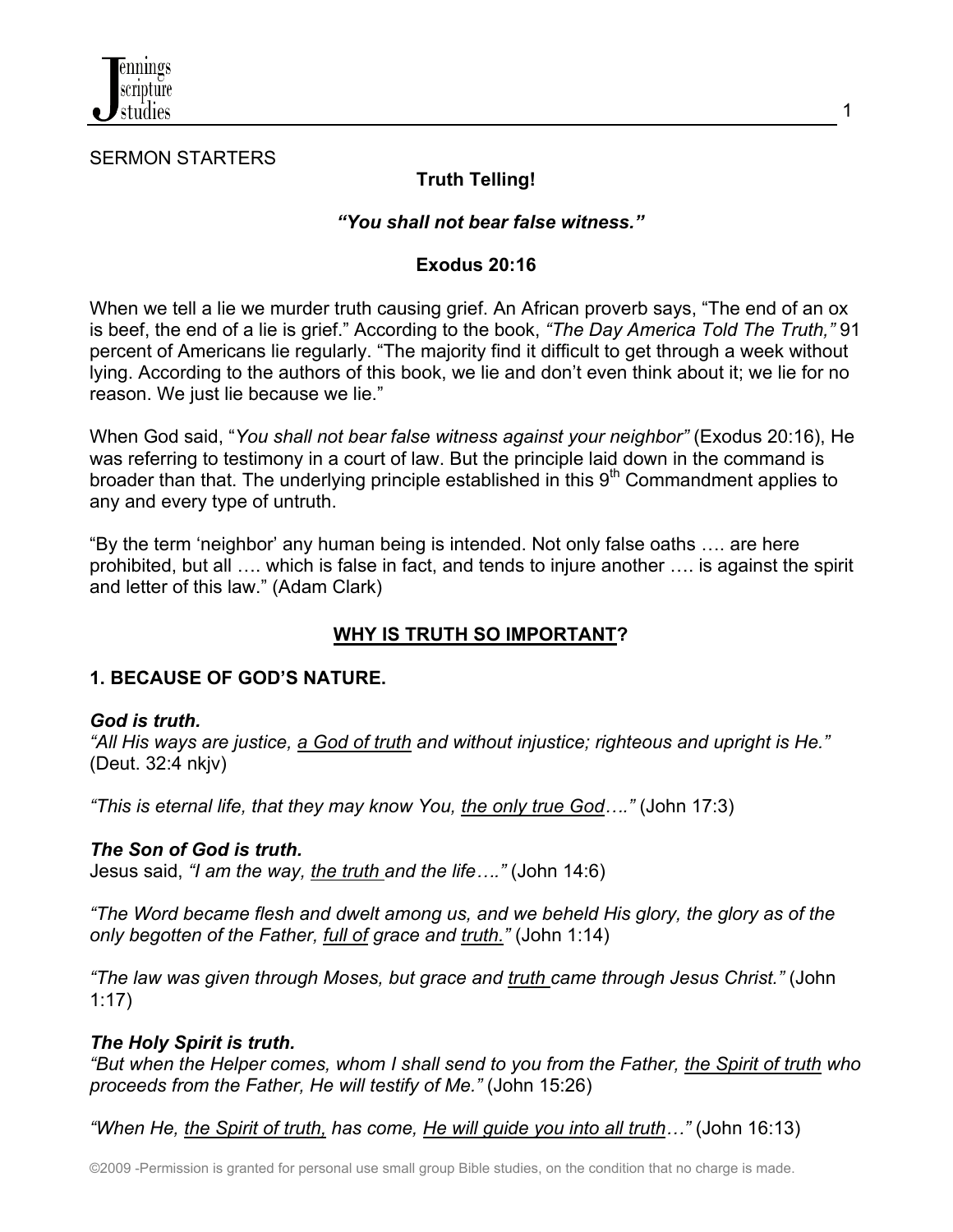

*God's Word is truth. "Sanctify them by Your truth. Your word is truth."* (John 17:17)

*"In Him you also trusted, after you heard the word of truth, the gospel of your salvation…."* (Eph. 1:13)

*"Study to show yourselves approved to God, a worker who does not need to be ashamed, rightly dividing the word of truth."* (II Tim. 2:15)

## *What Do We Learn About Truth From God's Nature?*

- God is true and any untruth is an affront to His holy being. This is extremely important for the followers of Jesus because it is on His faithfulness that our hope of eternal life rests. He will honor His promise that our sins will be forgiven because He is truth and speaks only truth.
- Since our Heavenly Father is the God of truth, His children should reflect His character by speaking and living the truth. The least deviation from truth becomes a lie.
- Jesus Christ is Truth in a body; the written Word of God is Truth in a Book. God's Word will keep us from sin; sin will keep us from God's Word. Jesus said, *"You are clean through the word which I have spoken unto you."* ( John 15:3) Regular exposure to the truth, which is the divine antidote for falsehood, will keep us telling the truth!

# **2. BECAUSE OF THE DEVIL'S NATURE.**

*"You are of your father the devil," Christ said to the Pharisees, "and you want to do the desires of your father. He was a murderer from the beginning, and does not stand in the truth because there is no truth in him. Whenever he speaks a lie, he speaks from his own nature for he is a liar and the father of lies."* (John 8:44)

He lied to our ancient parents in the Garden of Eden. Here is how it came about: Eve said to him, *"We may eat the fruit of the trees of the garden; but of the fruit of the tree which is in the midst of the garden, God has said, 'You shall not eat it, nor shall you touch it, lest you die.'" Then the serpent said to the woman, "You will not surely die."* (Gen. 3:2-4)

### *What do We Learn About Truth From The Devil's Nature?*

- The devil is a liar, and those who lie do his work! Ever since the Garden of Eden, his strategy is the same — Lies! Lies! Lies! This is a serious matter.
- His lie, believed by Adam and Eve in the Garden, robbed them of Paradise on earth.
- His lies ever since have robbed millions of the Paradise of Heaven!

### **3. BECAUSE OF HUMAN NATURE.**

Why does a person lie? We are the offsprings of Adam and Eve who disobeyed God in the Garden of Eden and fell from favor with God. Since then, all humans have the fallen nature of Adam which is naturally opposed to God, truth, holiness, etc.

©2009 -Permission is granted for personal use small group Bible studies, on the condition that no charge is made.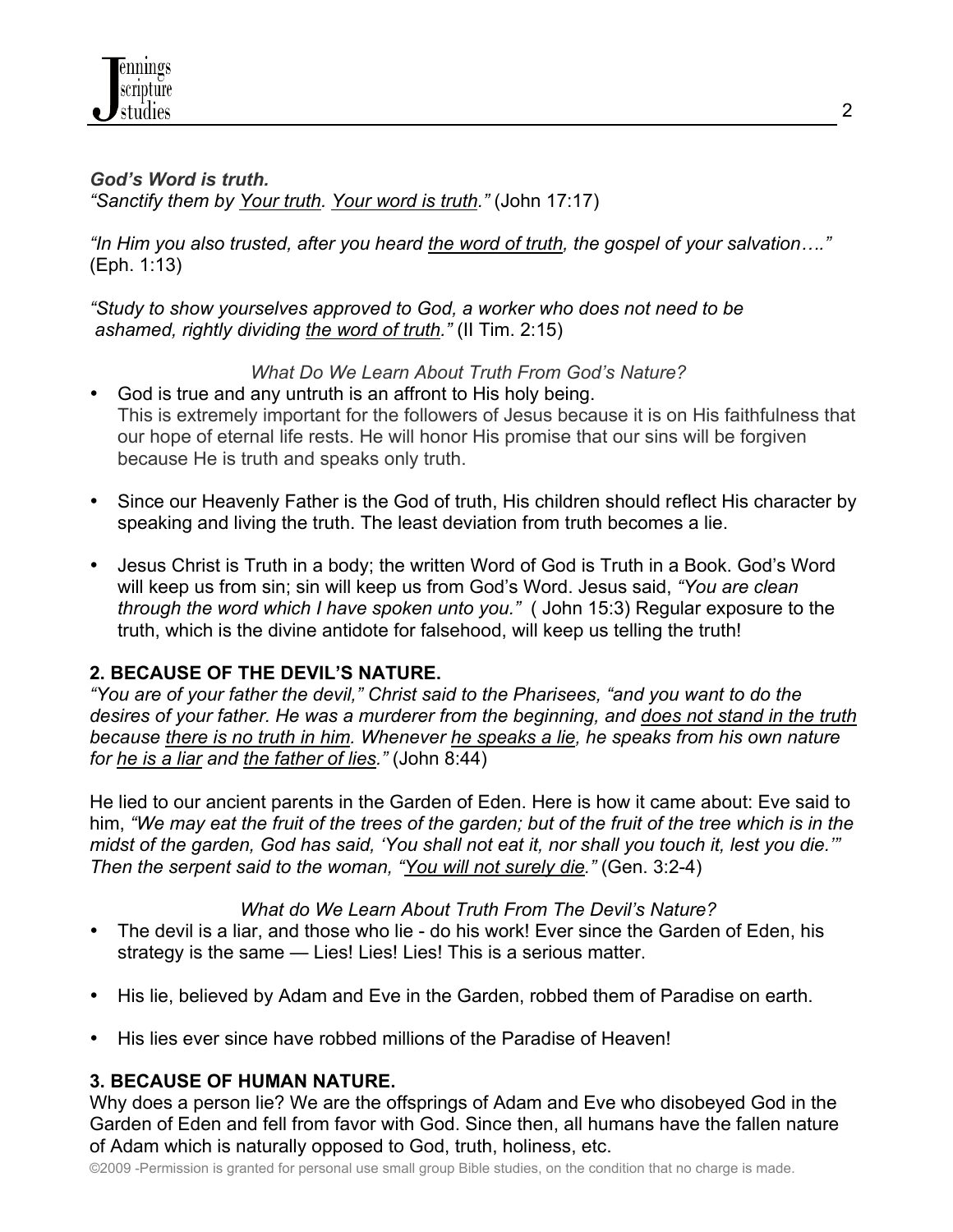*"Surely I was sinful at birth, sinful from the time my mother conceived me. Surely you desire truth in the inner parts…."* (Psalm 51:5, 6)

*"Out of your heart come evil thoughts, murder, unfaithfulness in marriage, vulgar deeds, stealing, telling lies, and insulting others."* (Matt. 15:19)

*"All have sinned and fall short of the glory of God."* (Rom. 3:23)

*" And you were dead in your trespasses and sins, in which you formerly walked according to the course of this world, according to the prince of the power of the air, of the spirit that is now working in the sons of disobedience. Among them we too all formerly lived in the lusts of our flesh, indulging the desires of the flesh and of the mind, and were by nature children of wrath, even as the rest. But God …."* (Eph. 2:1-4)

*What Do We Learn About Truth From Human Nature?*

- Our sinful nature is deceitful and filled with untruths.
- Lying proves that we are sinners and in need of God's salvation.
- Lying is always a symptom of our lack of faith in God.
- God wants us to be people of integrity.

# **HOW THIS COMMANDMENT IS VIOLATED**

# *Some forms of lying:*

*Body language* –"Gestures, movements, and mannerisms by which a person communicates with others." Lying silently by body movements; consenting to that which is untrue being verbalized by another, by a nod of the head, a shrug of the shoulders, etc."

*Deception* – "The act, fact or condition of deceiving or being deceived." Synonyms: "Craftiness; fakery; subtlety; cunning."

*Distortion* – "Falsifying a conversation, report, command, etc. purposefully."

*Duplicity* – "Contradictory double-ness of thought, speech, or action; to hide one's true intentions by deceptive words or action."

*"If we say that we have fellowship with Him and yet walk in the darkness, we lie and do not practice the truth"* (1 John 1:6). John gives a second example: *"If someone says, 'I love God,' and hates his brother, he is a liar; for the one who does not love his brother whom he has seen, cannot love God whom he has not seen"* (1 John 4:20).

*Exaggeration* – "To expand or enlarge beyond the bounds or the truth." Synonyms: embellish; magnify, stretch.

*Fabrication* – "To construct a lie or falsehood using one's skill at misrepresentation; reconstructing the truth in order to weave an untruth."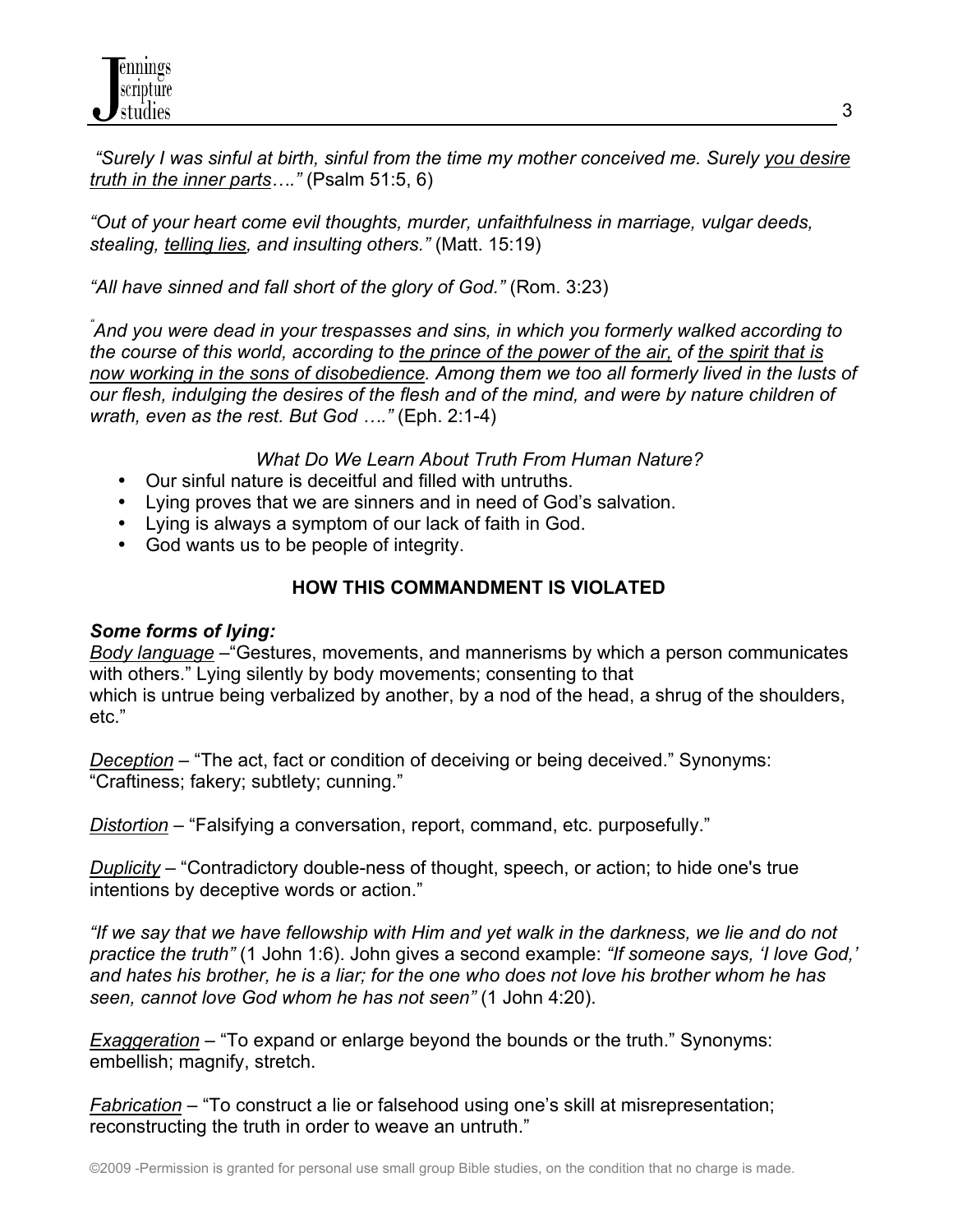*Falsification* – "Intentionally untrue; adjusted or made so as to deceive; intended or tending to mislead."

*Flattery* – "Insincere or excessive praise to try to win or keep another's favor." Synonyms: "Blarney; overpraise."

*Forgery* – "*The crime of falsely and fraudulently making or altering a document."*

*Half-truth* – "A half-truth is an untruth." Tell "The truth, the whole truth and nothing but the truth."

*Hypocrisy* – "Feigning to be what one is not or to believe what one does not; the false assumption of an appearance of virtue or religion; persons who say one thing but do another."

*Insinuation* – "A sly, subtle, and usually derogatory utterance; a veiled negative reflection on one's character or reputation."

One day, on a ship, a mate who seldom got drunk was inebriated. The captain wrote in the log book, "The mate is drunk today." The mate begged the captain to erase the condemning line, but he refused to. The next day the mate kept the books, and wrote, "The captain is sober today." A true statement of course, but obviously intended to carry an insinuation.

*Misrepresentation* – "To give a false or misleading representation with an intent to deceive or be unfair."

*Pretension* – "A claim of doubtful merit; a falsification of intention."

Ananias and Sapphira in Acts 5. Peter said, *"Ananias, why has Satan filled your heart to lie to the Holy Spirit and to keep back some of the price of the land?"* (Acts 5:3). They pretended that part was the whole. For this sin, they died.

*Prevarication* – "To deviate from the truth; to equivocate." Synonym: "to fabricate."

There are other forms of lying, of course. The above list is but the tip of the iceberg that has wrecked many a life.

# **GOD HATES LYING.**

In Proverbs 6:16-19, we read: *"There are six things which the Lord hates, Yes, seven which are an abomination to Him: Haughty eyes, a lying tongue, And hands that shed innocent blood, A heart that devises wicked plans, Feet that run rapidly to evil, A false witness who utters lies, And one who spreads strife among brothers."* 

Notice carefully, lying is mentioned twice. In the first instance, it refers to lying in normal conversations; in the second instance, it refers to perjury. But God hates both kinds of liars. Such are *"an abomination to Him."* God does not need our lie to accomplish His purposes. He is able to handle the truth, no matter what the consequences on earth might be.